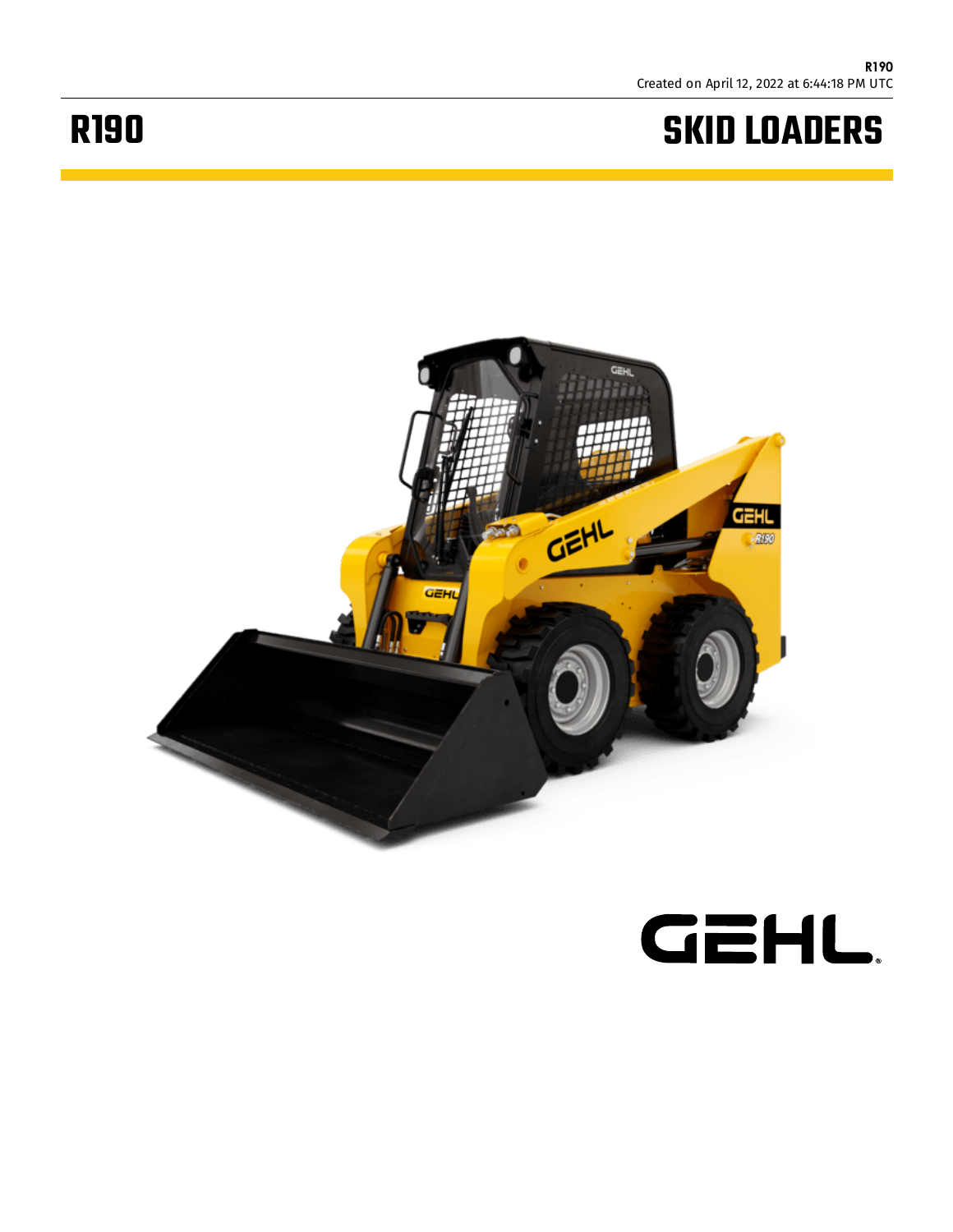| <b>Capacities</b>                                    |                 | <b>Metric</b>          | <b>Imperial</b>        |
|------------------------------------------------------|-----------------|------------------------|------------------------|
| <b>Rated Operating Capacity</b>                      |                 | 862 kg                 | 1900 lb                |
| Rated Operating Capacity with Optional Counterweight |                 | 957 kg                 | 2110 lb                |
| Unladen weight                                       |                 | 3121 kg                | 6881 lb                |
| <b>Weight and dimensions</b>                         |                 |                        |                        |
| Overall Operating Height - Fully Raised              | h27             | 4013 mm                | 158 in                 |
| Height to Hinge Pin - Fully Raised                   | h28             | 3061 mm                | $121$ in               |
| Overall Height to Top of ROPS                        | h17             | 2032 mm                | 80 in                  |
| Dump angle at full height                            | a5              | 42 °                   | 42°                    |
| Dump height                                          | h29             | 2311 mm                | 91 in                  |
| Overall length with bucket                           | <b>I16</b>      | 3226 mm                | 127 in                 |
| Dump reach - Full height                             | $r6$            | 572 mm                 | $23$ in                |
| Rollback at ground                                   |                 | 26°                    | 26°                    |
| Seat to ground height                                | h30             | 991 mm                 | 39 in                  |
| Wheelbase                                            | y               | 1067 mm                | 42 in                  |
| Overall width less bucket                            | b <sub>1</sub>  | 1631 mm                | 64 in                  |
| <b>Bucket Width</b>                                  | e1              | 1676 mm                | 66 in                  |
| Ground clearance                                     | m <sub>4</sub>  | 165 mm                 | 6 in                   |
| Overall length - Less Bucket                         | $\mathsf{I}2$   | 2388 mm                | 94 in                  |
| Clearance Radius - Front with Bucket                 | <b>b18</b>      | 2007 mm                | 79 in                  |
| Clearance Circle - Front without Bucket              | b <sub>19</sub> | 1130 mm                | 44 in                  |
| Clearance Circle - Rear                              | wa1             | 1486 mm                | 59 in                  |
| <b>Performances</b>                                  |                 |                        |                        |
| Travel Speed with Two-Speed Option - Maximum         |                 | 20.10 km/h             | $12 \text{ mi/h}$      |
| Travel speed (unladen)                               |                 | 12.10 km/h             | 8 mi/h                 |
| <b>Wheels</b>                                        |                 |                        |                        |
| Standard tyres                                       |                 | 10.00x16.5 HD          | 10.00x16.5 HD          |
| <b>Engine</b>                                        |                 |                        |                        |
| Engine brand                                         |                 | Yanmar                 | Yanmar                 |
| Engine model                                         |                 | 4TNV98C-NMSLV Stage V  | 4TNV98C-NMSLV Stage V  |
| Engine norm                                          |                 | Stage V                | Stage V                |
| Gross Power (kW)                                     |                 | 51.70 kW               | 51.70 kW               |
| Net Power (kW)                                       |                 | 51 kW                  | <b>51 kW</b>           |
| Max. torque / Engine rotation                        |                 | 241 Nm / 1625 rpm      | 241 Nm / 1625 rpm      |
| Battery                                              |                 | 12V                    | 12 V                   |
| Starter (kW)                                         |                 | 3 kW                   | 3 kW                   |
| <b>Hydraulics</b>                                    |                 |                        |                        |
| Standard flow - Auxiliary hydraulics                 |                 | 70 l/min               | 70 l/min               |
| High-Flow Auxiliary Hydraulics - Option              |                 | 119 l/min              | 119 l/min              |
| <b>Tank capacities</b>                               |                 |                        |                        |
| Fuel tank                                            |                 | 62.50l                 | 17 US gal              |
| Reservoir Capacity Hydraulics                        |                 | 30.30l                 | 8 US gal               |
| Displacement                                         |                 | 3.30l                  | 0.87 US gal            |
| <b>Noise and vibration</b>                           |                 |                        |                        |
| Environmental noise (LwA)                            |                 | 101 dB                 | 101 dB                 |
| Whole-Body Vibration (ISO 2631-1)                    |                 | $0.96 \text{ m/s}^2$   | $0.96 \text{ m/s}^2$   |
| Vibration to whole hand/arm                          |                 | $< 1.50 \text{ m/s}^2$ | $< 1.50 \text{ m/s}^2$ |
|                                                      |                 |                        |                        |

R190 - Created on April 12, 2022 at 6:44:18 PM UTC